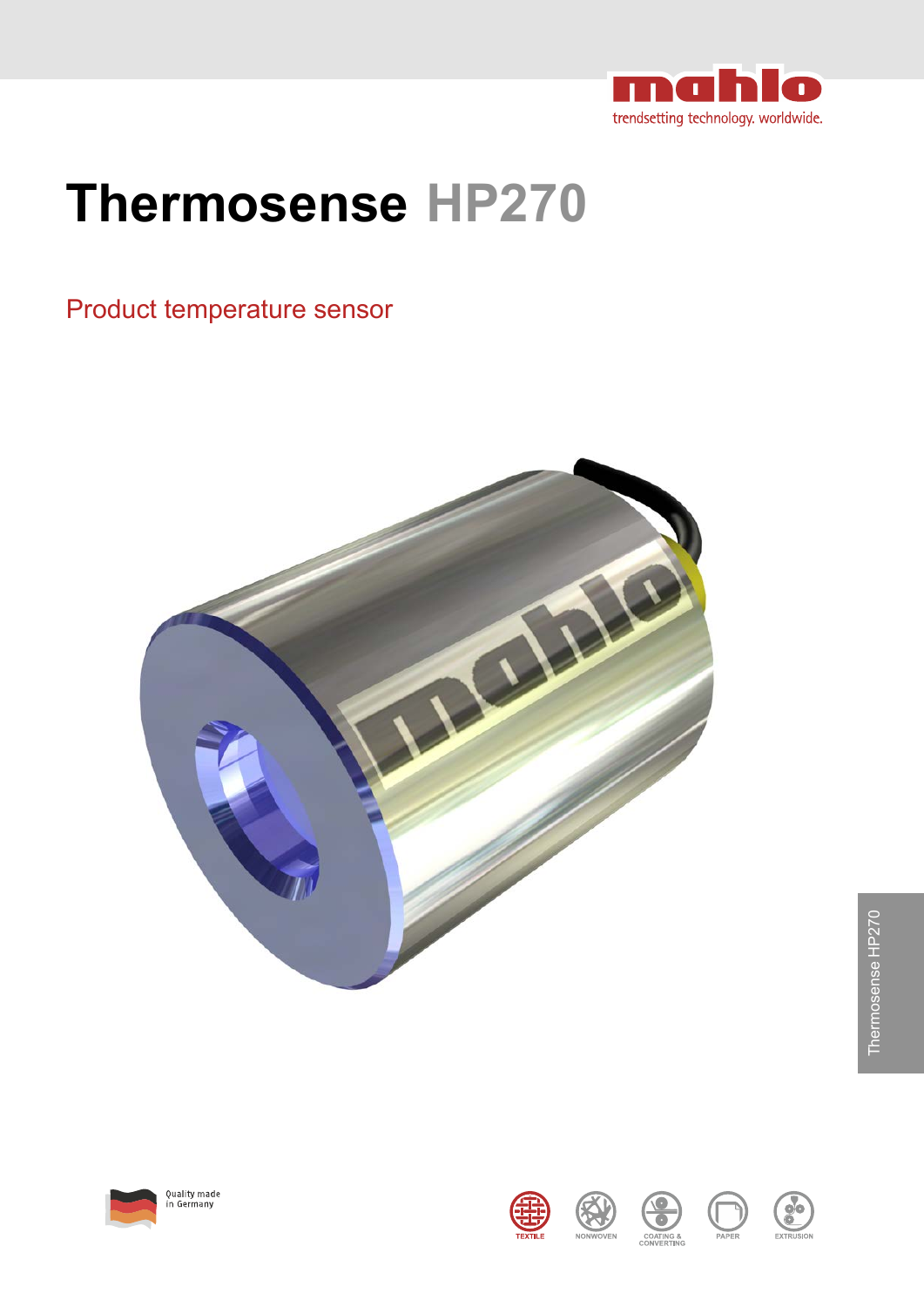## **THERMOSENSE HP270**

### **High-temperature measurement**



Without exact knowledge of what's happening during a fixing, thermo-isolating, condensing or gelling process in the chambers, the drier has to be considered a black box. The user needs to solely rely on his experience and must determine settings for circulating air temperature and stenter speed empirically. To ensure repeatable processes, application of appropriate measuring techniques in the drier chambers is essential. High-temperature measurement with the Thermosense HP270 is a decisive factor at this.

**Area of application**

The Thermosense HP270 is used for non-contacting temperature measurement in driers and stenters and records the temperature of running product webs. The sensor is temperature-resistant up to 270 °C. It can therefore be mounted inside driers. With the measurement of the product temperature the textile manufacturer thus has an important indicator for a whole range of temperaturedependent processes at his disposal. Amongst others, he can derive the dwell time of the product.



#### *Customer benefits*

✓ *Higher machine utilisation* ✓ *Increased quality* ✓ *Energy saving* ✓ *Process transparency*

The sensor (infrared pyrometer) utilises the heat radiated by the measuring object for the non-contacting determination of the current product temperature. This in turn impacts a thin metal film on the probe. The temperature of the film and the sensor head is measured. The temperature of the measuring object is determined from both values with ultimate accuracy. **Principle of operation**

#### **Most frequent application**

### **Dwell time measurement**

To determine the dwell time for a desired product temperature, the surface temperature of the product is measured without contact at several locations in the dryer using the high-temperature-resistant HP270 sensors. The system thus determines reaching of the preselected target temperature with utmost precision. Depending on the product properties (material composition, product weight, initial moisture) the nominal temperature is reached at different points in the dryer, so that multiple sensors are required (normally 3 to 8, max. 64), to ensure adequate definition of the temperature trend. If the web speed is known, this can be used to determine and thereby regulate the time period during which the product is subjected to a given temperature.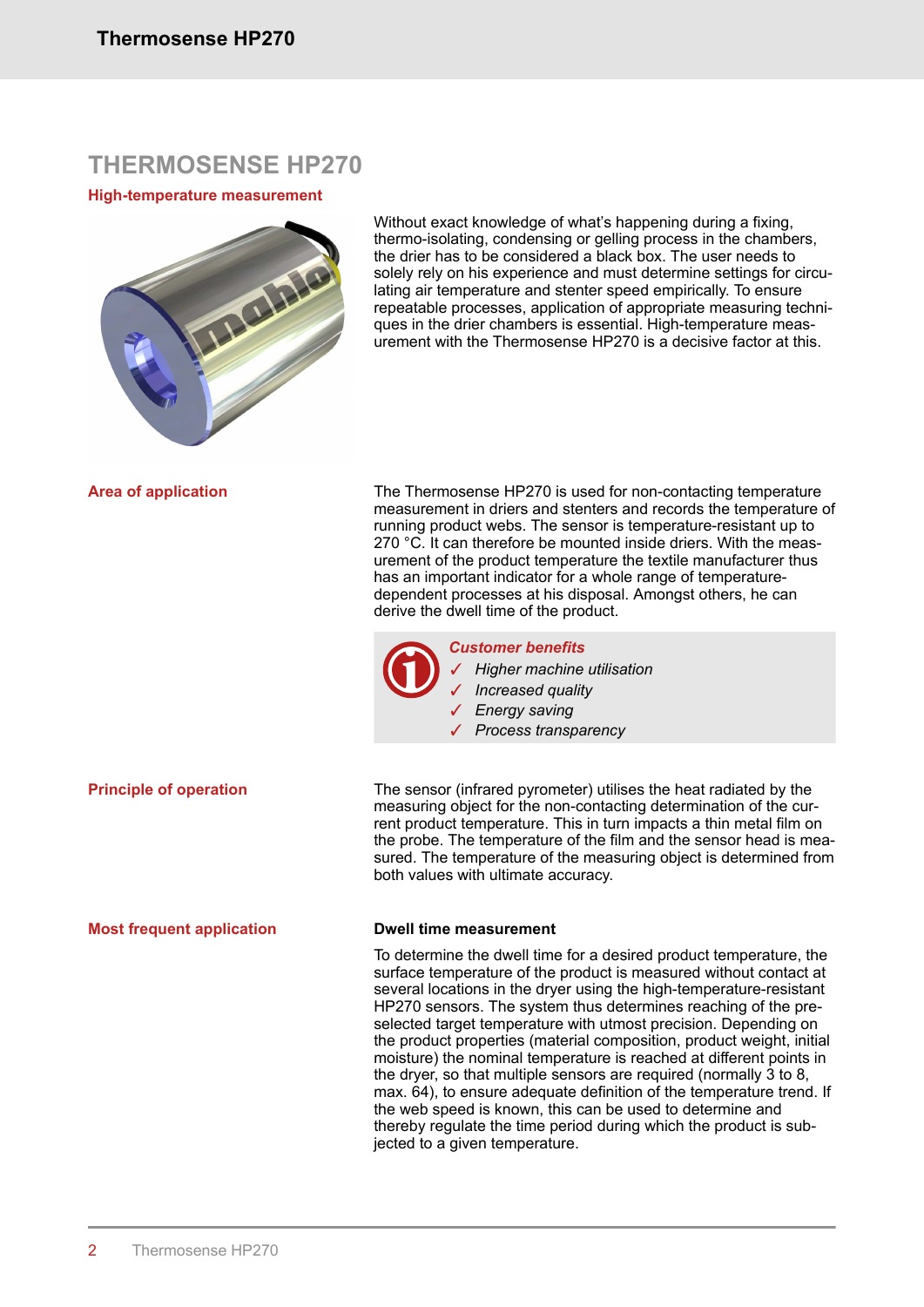



*Product highlights*

✓ *Non-contacting product temperature measurement*

- ✓ *High-temperature-resistant sensor up to 270 °C*
- ✓ *Maximum measuring accuracy*

Different types of the HP270 measuring probe are available for different installation situations. This allows adapting individually to the conditions and requirements on site.



*HP270-0 Standard version (91-015449)*

**HP270-1**

## **With probe extension and control box installed**



*HP270-1 with probe extension (91-016058)*

**HP270-0**

**Variants**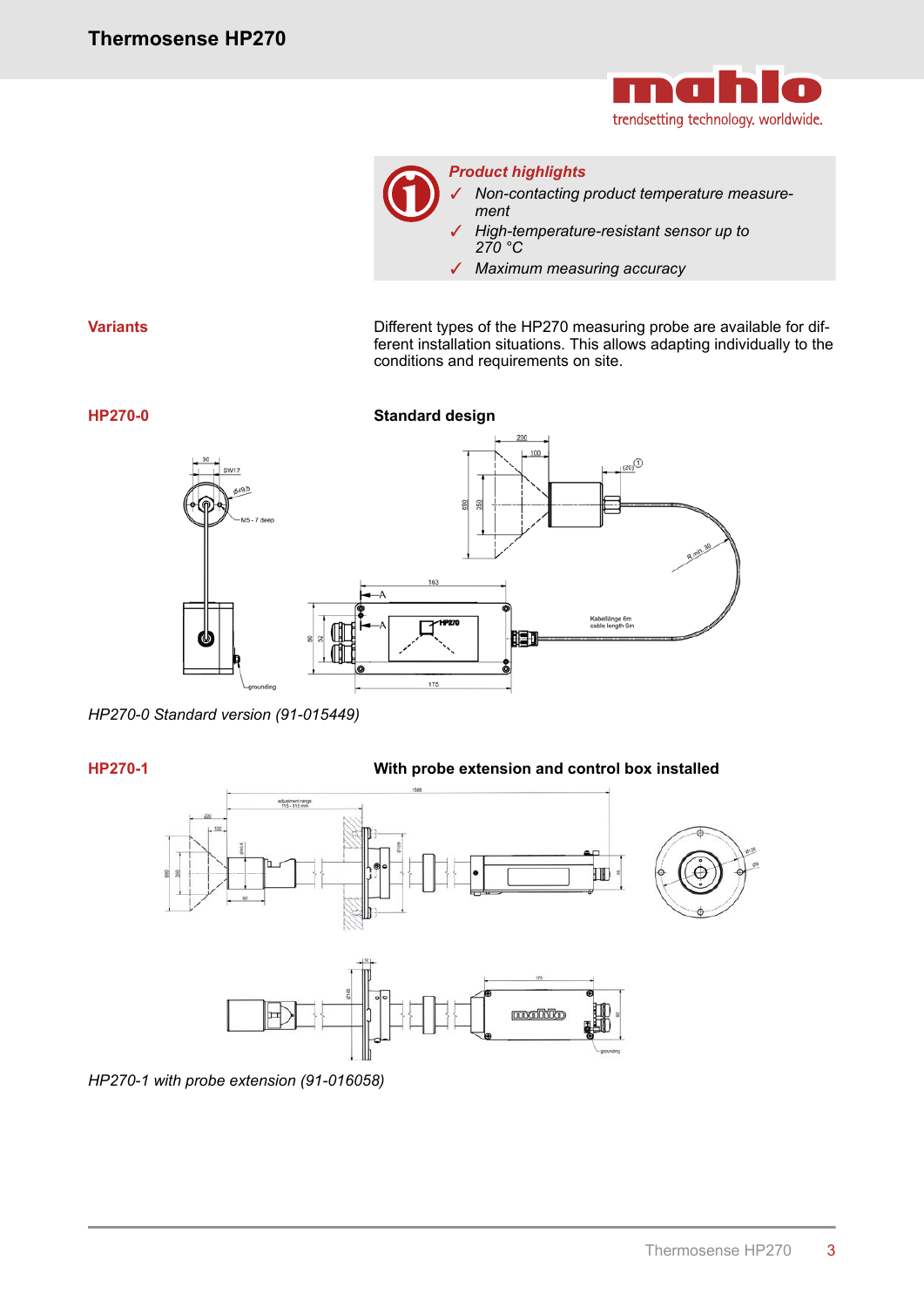

*HP270-2 with mounting plate (91-016059-01)*



*HP270-3 with separate control box (91-017237-00)*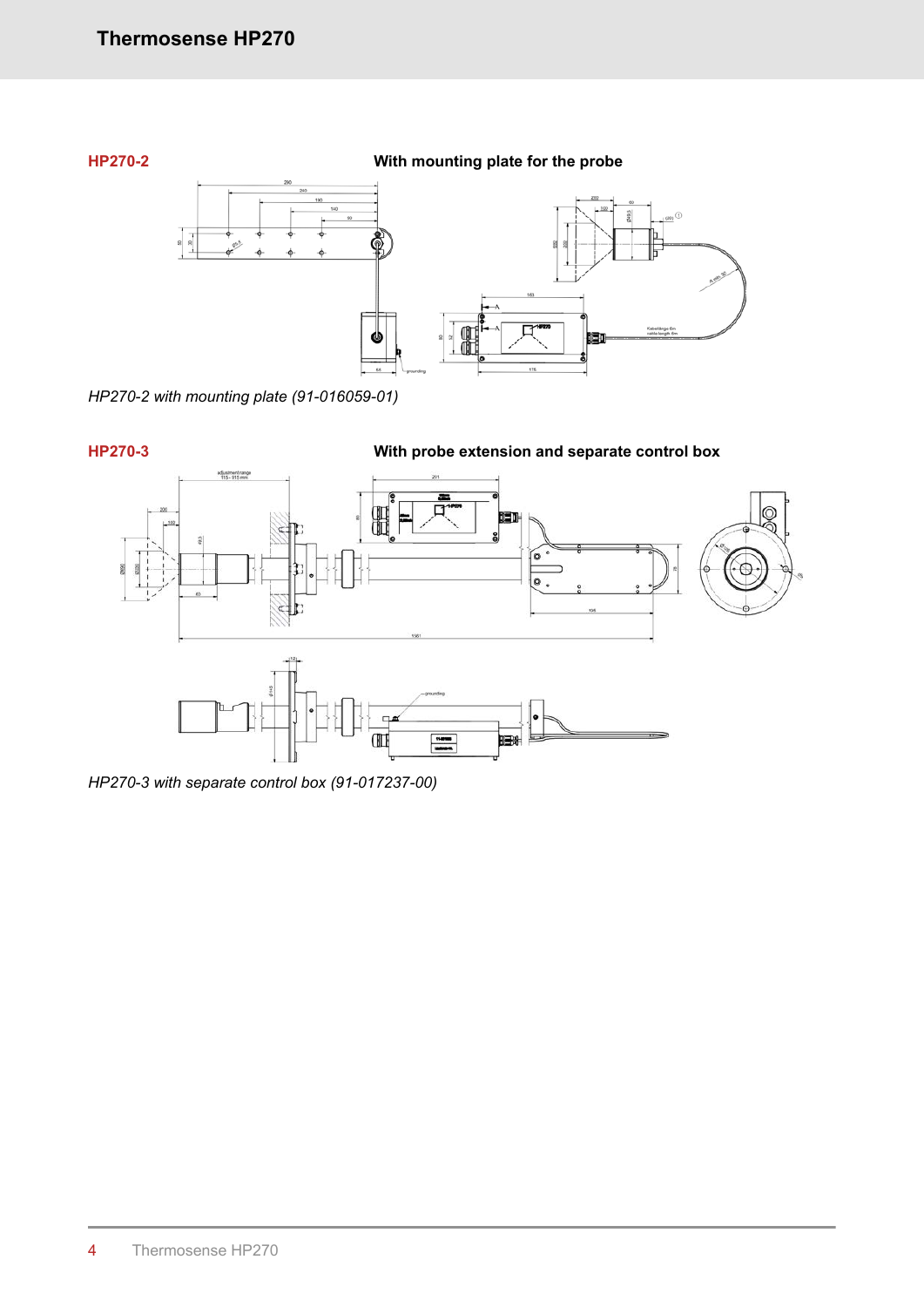

## **TECHNICAL DATA**

| <b>Thermosense HP270</b>       |                     |              |                |  |
|--------------------------------|---------------------|--------------|----------------|--|
| <b>Specification</b>           |                     | <b>Value</b> | <b>Unit</b>    |  |
| Measuring range                |                     | $0 - 250$    | $^{\circ}C$    |  |
| Measuring field, Field of view |                     | 120          | $\circ$        |  |
| Measurement accuracy           |                     | $\leq 11$    | $\frac{0}{0}$  |  |
| Response time $t_{0.9}$        |                     | 6            | S              |  |
| Output Signal, CAN, analogue   |                     | $0 - 20$     | m <sub>A</sub> |  |
| Temperature range              | Measuring amplifier | $0 - +85$    | $^{\circ}C$    |  |
|                                | Sensor with cable   | $0 - +250$   |                |  |
| Environmental grade, DIN 40040 |                     | <b>KPA</b>   |                |  |

<sup>1)</sup> of the measuring range at 23°C

| <b>Mechanical Data</b> | <b>Sensor</b>                                                        | <b>Measuring amplifier</b> |
|------------------------|----------------------------------------------------------------------|----------------------------|
| Version                | Stainless steel housing, 6 m<br>connecting cable in Teflon<br>design | Aluminium die-cast housing |
| IP protection class    | IP 65                                                                | IP 67                      |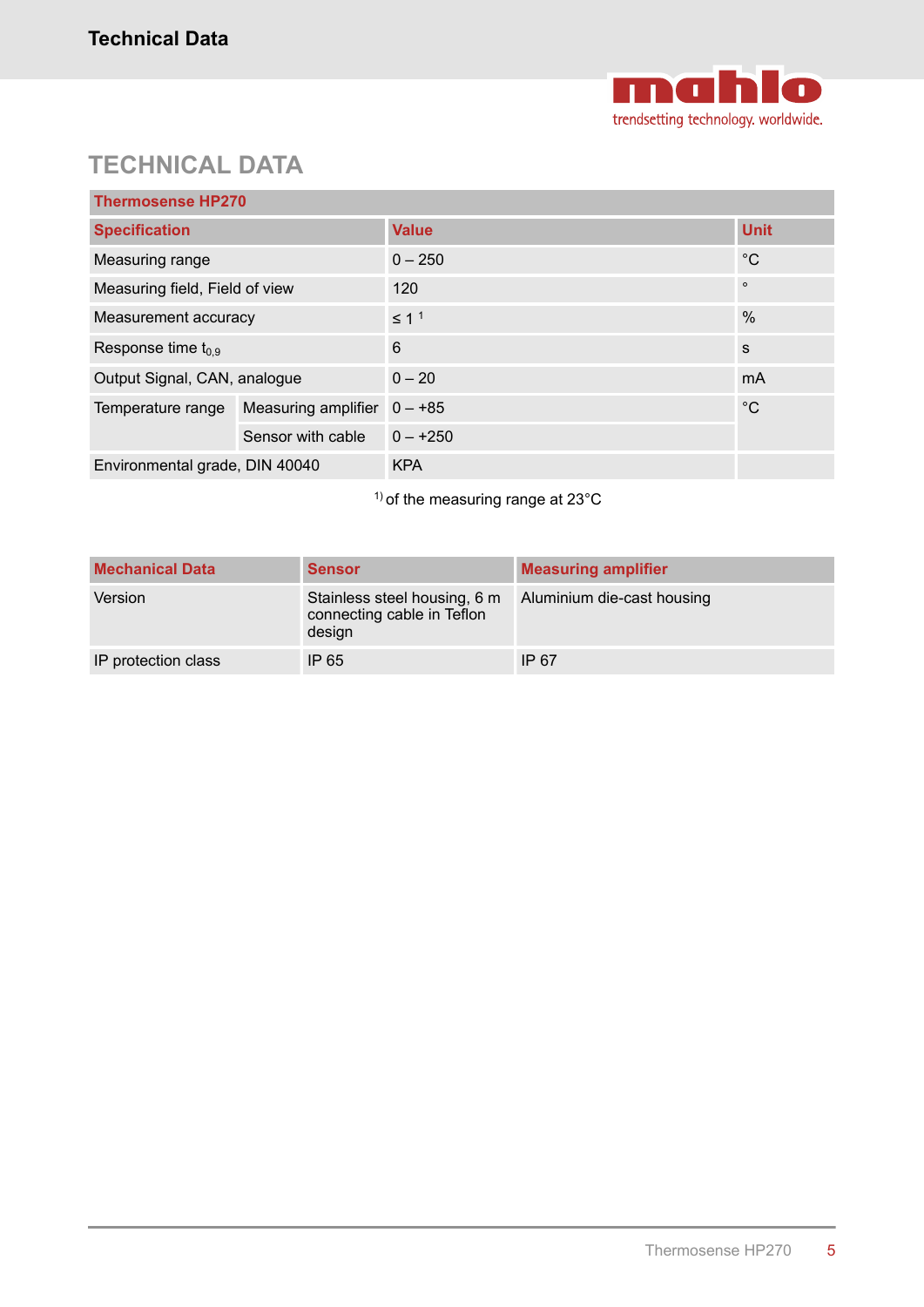

Mahlo customers can safely count on the know-how of our experts in any situation, whether installation and startup, conversion of existing systems or maintenance of their machines.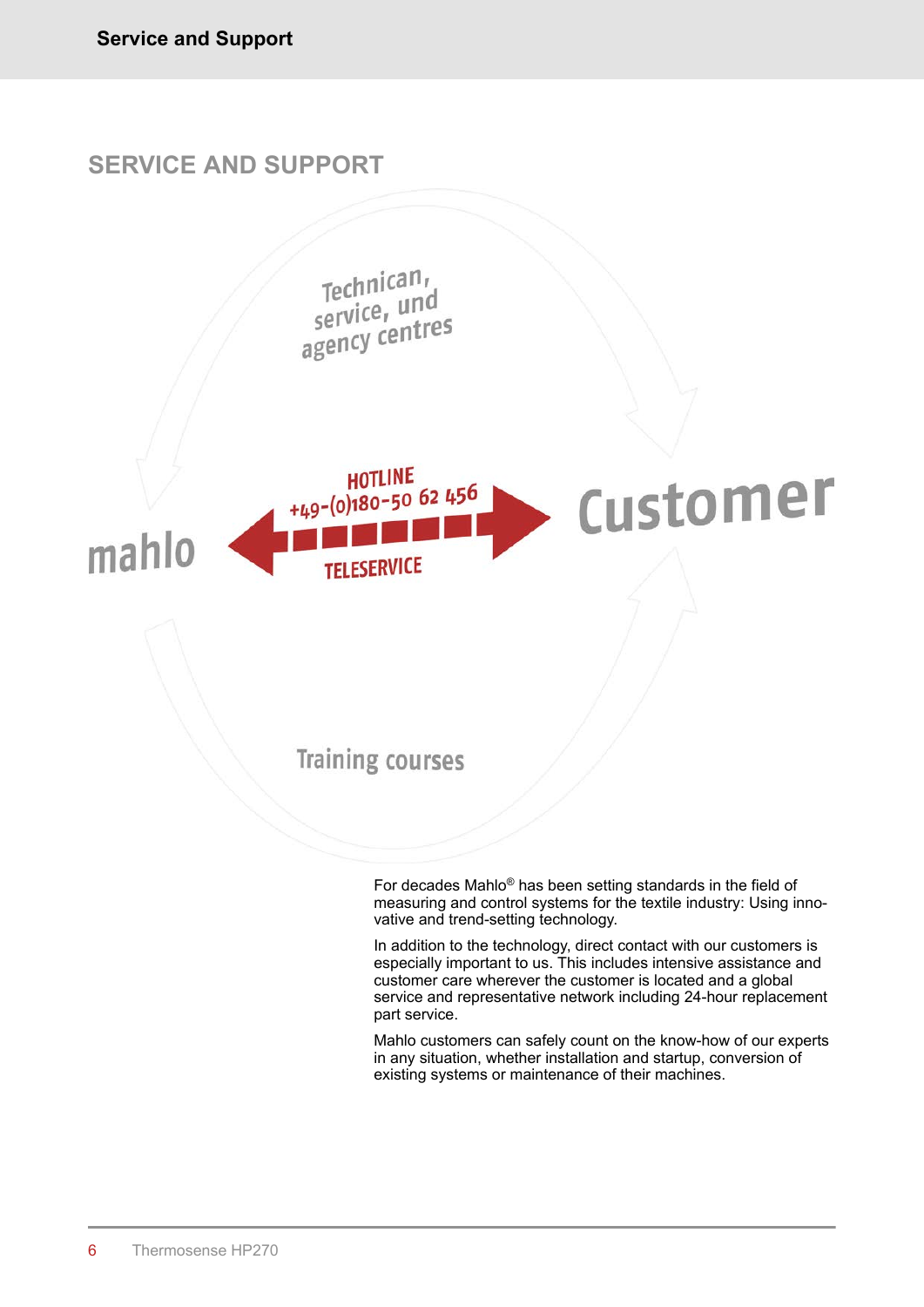

## **MAHLO AT A GLANCE**

**Present everywhere throughout the world, at home in Bavaria**

Mahlo GmbH + Co. KG belongs to the worldwide leading manufacturers of measuring, control and automation systems for the textile and finishing industry as well as the coating, film and paper sector.

This long-established company in Bavaria was founded in 1945 by Dr. Heinz Mahlo, and has remained a family-owned enterprise until today having steadfastly maintained its standing in the global marketplace. For decades we have been developing and producing our devices exclusively in Germany – employing highly motivated specialists trained by us.

Mahlo is located in Saal on the Danube in lower Bavaria but operates worldwide: Five branch offices in Italy, Belgium, Spain, Brazil, China and the U.S. serve as support stations for the key markets. Numerous international agencies and service stations offer customer support throughout the whole world.